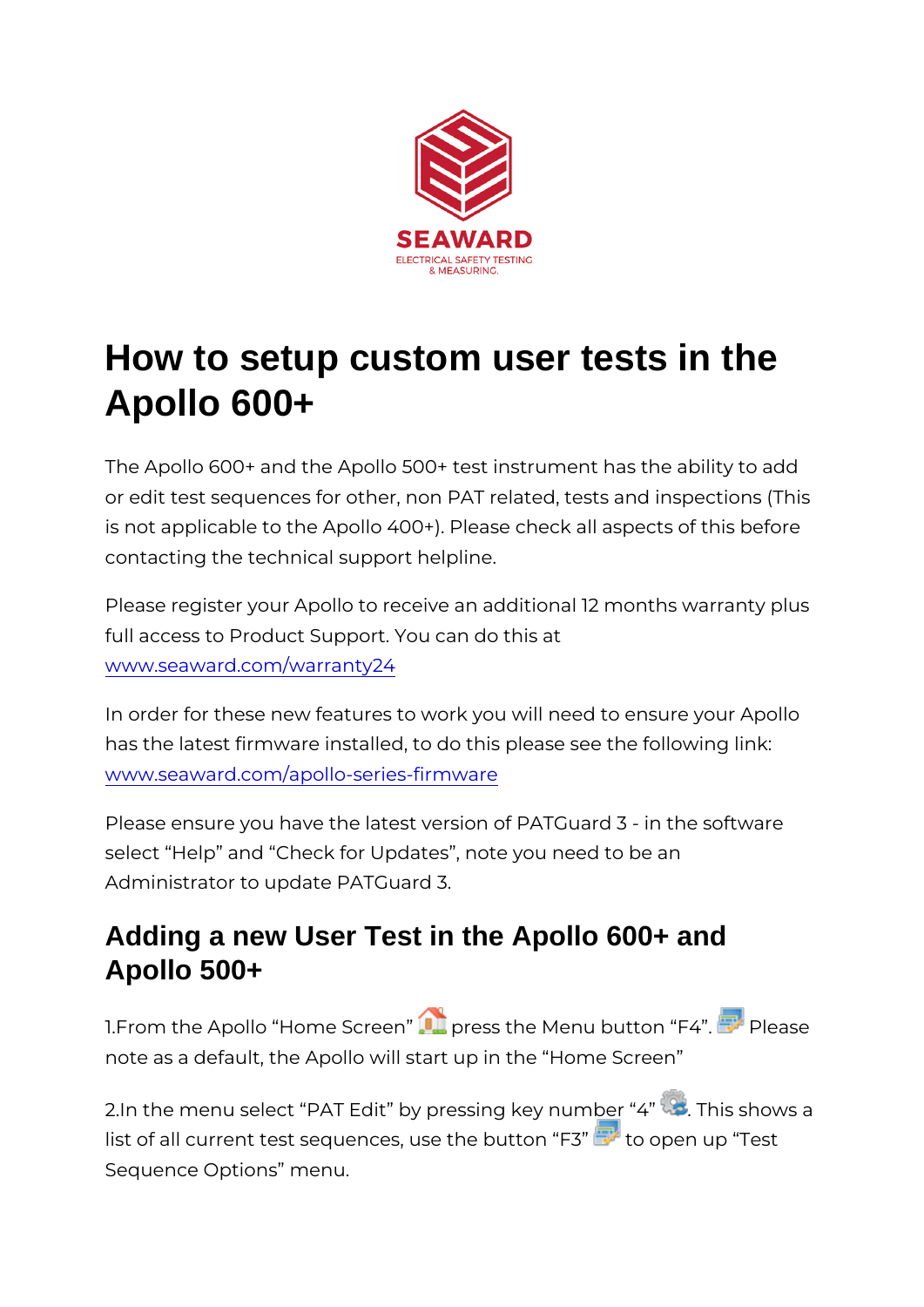3. Select "Add New" using the arrow keys and accept using button "F4" This will add a new sequence to the bottom of the list.

4.With the "New Test Sequence" highlighted press the menu button "F3" to open up "Test Sequence Options" menu.

5.Select "Edit" using the arrow keys and the accept button "F4" **.** This will open up the test sequence for editing.

6.To edit the name of the sequence press the edit button "F4"  $\blacktriangle$ . You can then give it a relevant name and press the save button to store " $F4$ "

7. Press the add test button "F2" **o** to add a test or inspection to the sequence. Use the arrow keys to select which test or inspection you would like to add from the list and accept using button "F4"

8.If you select the "Custom User Test" option (latest version of Apollo 600+ and Apollo 500+ firmware only) you will then need to give it a "User test name" either from the dropdown or by typing free text into the box. You can then add the "Test Result Type" (either None, Text or Numeric) and finally add the "User test units" either from the dropdown or by typing free text into the box and press the save "F4" **button to store.** 

Note: You can upload a "List of Configuration Data" to be used in the above selection – please see separate application note on uploading this list.

| 19/09/16 09:06:29                 | admin                   |  |
|-----------------------------------|-------------------------|--|
| <b>Edit Test Sequence Element</b> |                         |  |
|                                   | <b>Custom User Test</b> |  |
| User test name                    |                         |  |
| <b>Test Result Type Text</b>      |                         |  |
| User test units                   |                         |  |
|                                   |                         |  |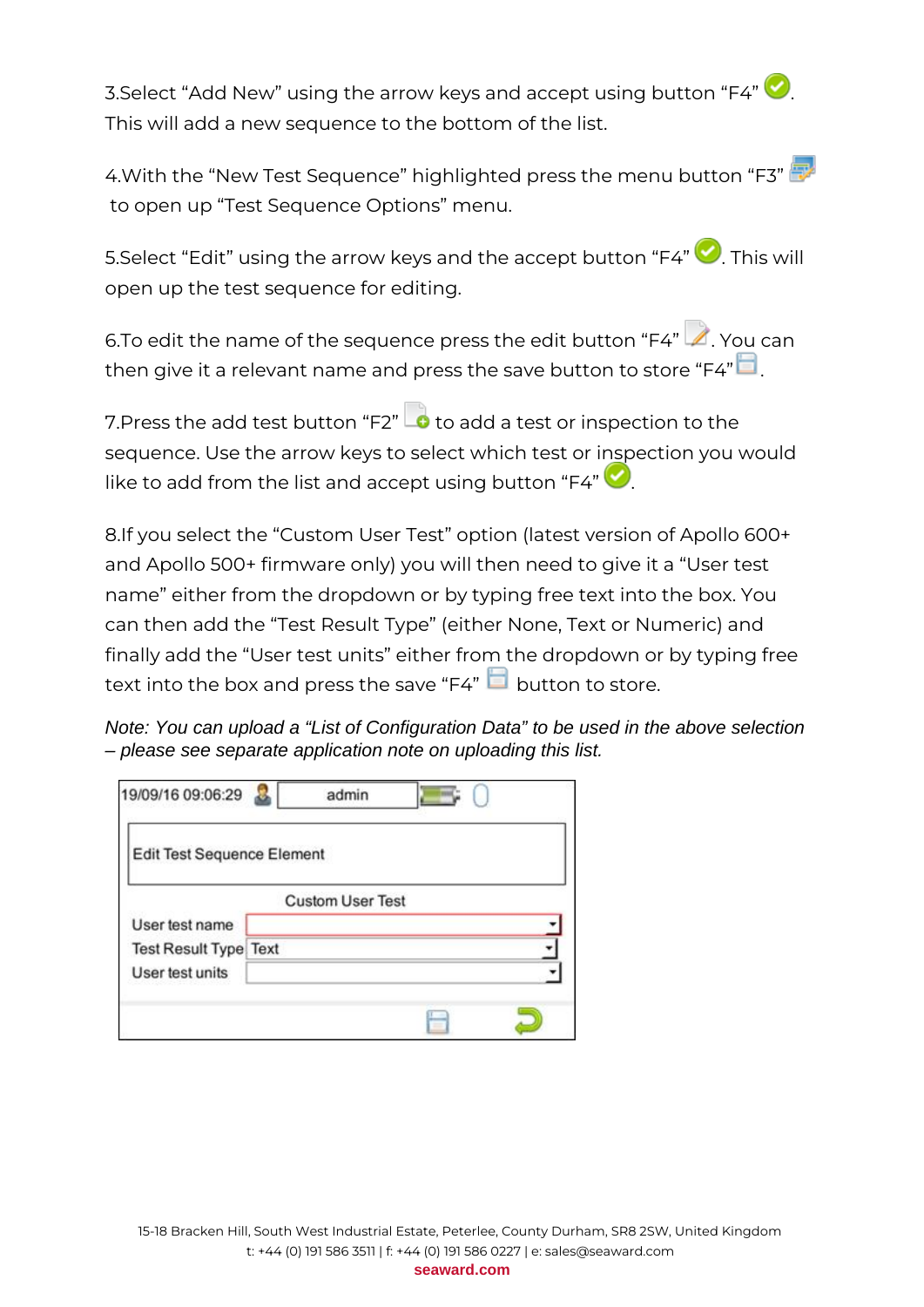9. If you select the "Custom Inspection Form" option (latest version of Apollo 600+ and Apollo 500+ firmware only) you find an "Edit Inspection Form" setup screen with 12 options. In each of these (or the number required up to 12) select a test name either from the dropdown or by typing free text into the box and press the save "F4"  $\Box$  button to store.

Note: Any fields left N/A will not be included. In addition, you can upload a "List of Configuration Data" to be used in the above selection – please see separate application note on uploading this list.

| 19/09/16 09:07:54 | admin                       |                          |
|-------------------|-----------------------------|--------------------------|
|                   | Edit Inspection Form        |                          |
| <b>I/A</b>        | N/A<br>▼                    |                          |
| N/A               | N/A<br>7                    | ٣                        |
| N/A               | $\blacktriangledown$<br>N/A | z                        |
| N/A               | N/A<br>▼                    |                          |
| N/A               | N/A<br>۰                    | $\overline{\phantom{a}}$ |
| N/A               | N/A                         | ٠                        |

10. Repeat step 7 until you have added all of the required tests.

11. Once complete press the back button "F5"  $\bigodot$  and then select yes by pressing the "Y" key when asked if you want to save changes.

12.If you wish to move the newly created test sequence up or down the list you can do this using the arrow keys on "F2" & "F4".

13. From the home screen select PAT "F1" **FAT** and then auto test "F2" **AT** Your test sequence will be available from the menu.

## **Editing a Test Sequence / User Test in the Apollo 600+ and Apollo 500+**

14.From the Apollo "Home Screen" **The press the Menu button "F4".** Please note that as default, the Apollo will start up in the "Home Screen".

15.In the menu select "PAT Edit" by pressing key number "4".

16.This shows a list of all current test sequences. Use the up "F2" and down "F4" keys to highlight the test sequence and press the menu button "F3"